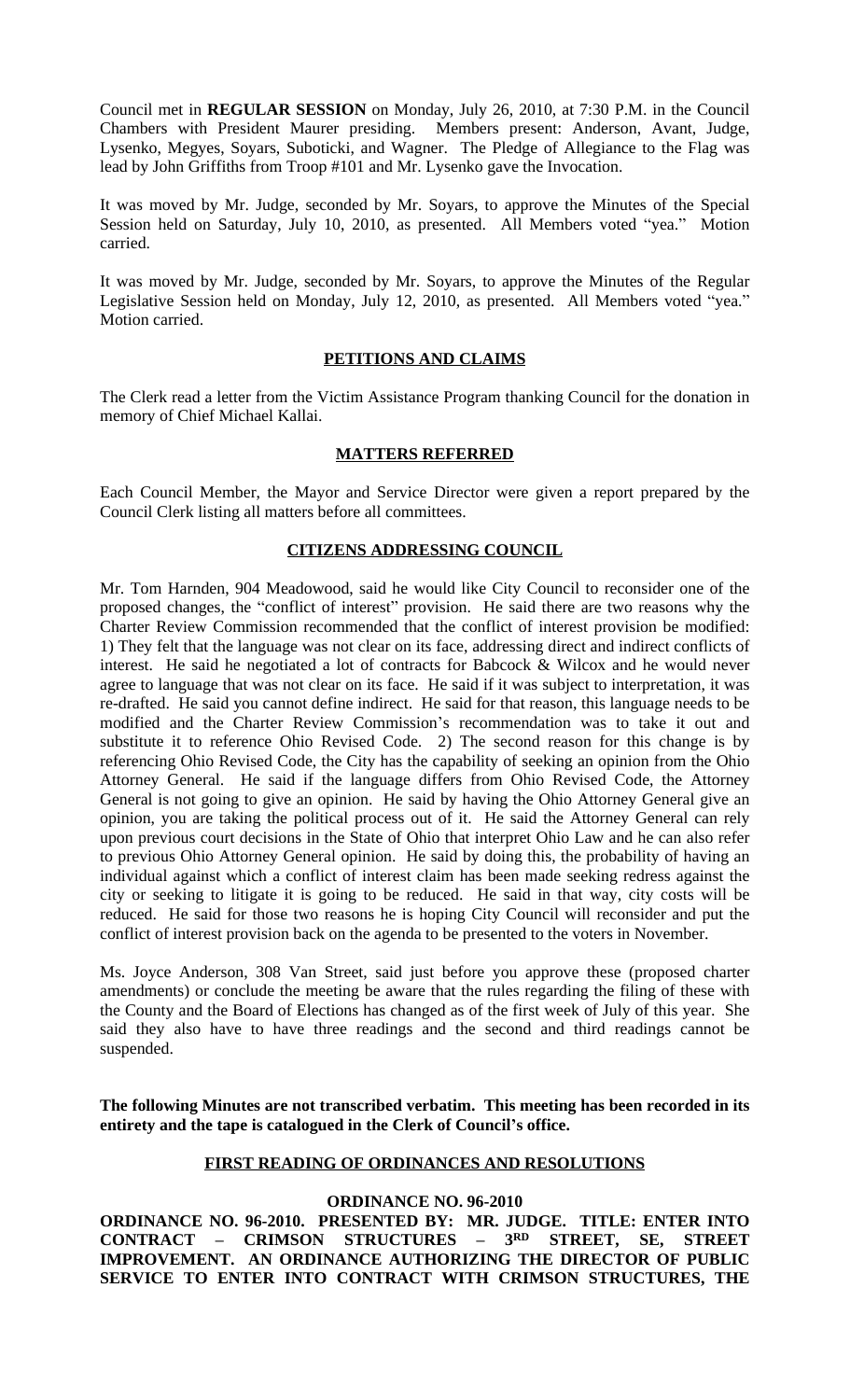**LOWEST AND/OR BEST BIDDER, IN THE AMOUNT OF \$24,675, FOR THE FULL IMPROVEMENT OF 3 RD STREET, SE (FROM ROBINSON AVENUE TO MANOR CARE), A COLLABORATIVE EFFORT AMONG THE CITY, TESTA, AND BARBERTON CITY SCHOOLS, AND DECLARING AN EMERGENCY.** It was moved by Mr. Judge, seconded by Mr. Suboticki, that the rule as required by Section 5.10 of the Barberton City Charter be suspended. All Members voted "yea." Motion carried. It was moved by Mr. Judge, seconded by Mr. Suboticki, that **ORDINANCE NO. 96-2010 BE ADOPTED.** All Members voted "yea." Motion carried.

### **ORDINANCE NO. 97-2010**

**ORDINANCE NO. 97-2010. PRESENTED BY: MR. MEGYES. TITLE: ENTER INTO CONTRACT – UTILITIES – SNYDER AVENUE PUMP STATION. AN ORDINANCE AUTHORIZING THE DIRECTOR OF PUBLIC SERVICE TO ENTER INTO A PROFESSIONAL SERVICES CONTRACT WITH CT CONSULTANTS, IN THE AMOUNT OF \$23,750, FOR AN ENGINEERING EVALUATION OF THE SNYDER AVENUE PUMP STATION AND THE INTEGRITY OF THE FORCE MAIN (FROM THE PUMP STATION TO THE WWTP), AND DECLARING AN EMERGENCY.** It was moved by Mr. Megyes, seconded by Mr. Lysenko, that the rule as required by Section 5.10 of the Barberton City Charter be suspended. All Members voted "yea." Motion carried. It was moved by Mr. Megyes, seconded by Mr. Lysenko, that **ORDINANCE NO. 97-2010 BE ADOPTED.** All Members voted "yea." Motion carried.

#### **ORDINANCE NO. 98-2010**

**ORDINANCE NO. 98-2010. PRESENTED BY: MR. MEGYES. TITLE: ENTER INTO CONTRACT – MANGANESE TREATMENT STUDY – WTP. AN ORDINANCE AUTHORIZING THE DIRECTOR OF PUBLIC SERVICE TO ENTER INTO A PROFESSIONAL SERVICES CONTRACT WITH GANTZER WATER RESOURCES ENGINEERING, LLC, IN THE AMOUNT OF \$29,000, FOR A MANGANESE TREATMENT STUDY AT THE BARBERTON RESERVOIR (WATER TREATMENT PLANT), AND DECLARING AN EMERGENCY.** It was moved by Mr. Megyes, seconded by Mr. Lysenko, that the rule as required by Section 5.10 of the Barberton City Charter be suspended. All Members voted "yea." Motion carried. It was moved by Mr. Megyes, seconded by Mr. Lysenko, that **ORDINANCE NO. 98-2010 BE ADOPTED.** All Members voted "yea." Motion carried.

### **ORDINANCE NO. 99-2010**

**ORDINANCE NO. 99-2010. PRESENTED BY: MR. MEGYES. TITLE: ENTER INTO CONTRACT – UTILITIES – AUTOMATIC METER READ SYSTEM. AN ORDINANCE AUTHORIZING THE DIRECTOR OF PUBLIC SERVICE TO ENTER INTO CONTRACT WITH LANDIS+GYR, WITHOUT COMPETITIVE BIDDING BEING A SOLE SOURCE PROVIDER, FOR A TOTAL COST OF \$103,200, TO PURCHASE 600 METER INTERFACE UNITS (MIUS) AND 2,000 REPLACEMENT BATTERIES FOR THE AUTOMATIC METER READ (AMR) SYSTEM, AND DECLARING AN EMERGENCY.** It was moved by Mr. Megyes, seconded by Mr. Lysenko, that the rule as required by Section 5.10 of the Barberton City Charter be suspended. All Members voted "yea." Motion carried. It was moved by Mr. Megyes, seconded by Mr. Lysenko, that **ORDINANCE NO. 99-2010 BE ADOPTED.** All Members voted "yea." Motion carried.

#### **ORDINANCE NO. 100-2010**

**ORDINANCE NO. 100-2010. PRESENTED BY: MR. SUBOTICKI. TITLE: ENTER INTO CONTRACT – 888 WOOSTER ROAD WEST REDEVELOPMENT PROJECT. AN ORDINANCE AUTHORIZING THE MAYOR TO ENTER INTO CONTRACT WITH ENVIRONMENTAL MANAGEMENT SPECIALISTS, INC., THE LOWEST AND/OR BEST BIDDER, IN THE AMOUNT OF \$699,496.83, USING CLEAN OHIO REVITALIZATION GRANT FUNDING, TO COMPLETE THE DEMOLITION AND REMEDIATION OF 888 WOOSTER ROAD WEST, AND DECLARING AN EMERGENCY.** It was moved by Mr. Suboticki, seconded by Mr. Wagner, that the rule as required by Section 5.10 of the Barberton City Charter be suspended. All Members voted "yea." Motion carried. It was moved by Mr. Suboticki, seconded by Mr. Wagner, that **ORDINANCE NO. 100-2010 BE ADOPTED.** All Members voted "yea." Motion carried.

**RESOLUTION NO. 101-2010**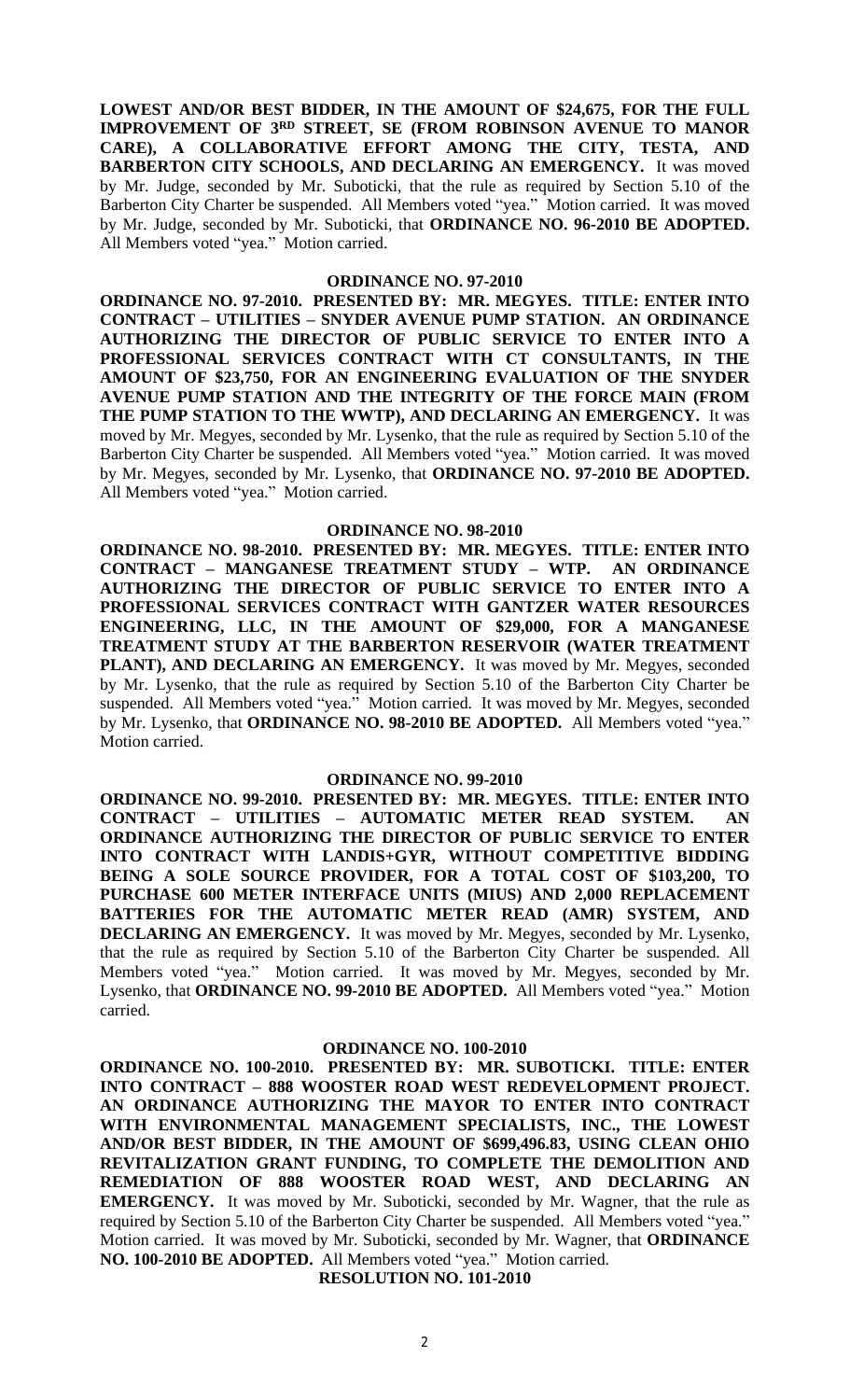**RESOLUTION NO. 101-2010. PRESENTED BY: MR. SUBOTICKI. TITLE: TAX INCENTIVE REVIEW COUNCIL – PPG INDUSTRIES, INC. A RESOLUTION ACCEPTING THE RECOMMENDATION OF THE TAX INCENTIVE REVIEW COUNCIL REGARDING THE ENTERPRISE ZONE AGREEMENTS WITHIN THE CITY OF BARBERTON (PPG INDUSTRIES), AND DECLARING AN EMERGENCY.** It was moved by Mr. Suboticki, seconded by Mr. Wagner, that the rule as required by Section 5.10 of the Barberton City Charter be suspended. Mr. Judge, Mr. Soyars, Mr. Megyes, Mr. Lysenko, Mr. Avant, Mr. Anderson, and Mr. Wagner voted "yea." Mr. Suboticki voted "abstain." Motion carried. It was moved by Mr. Suboticki, seconded by Mr. Wagner, that **RESOLUTION NO. 101-2010 BE ADOPTED.** Mrs. Miller said she believes if Mr. Suboticki has to abstain for whatever reason he is not able to move the legislation out of committee. President Maurer said he had this discussion many years ago with the Law Director and it was his opinion that if it was a procedural matter and not material to the actual vote, it was okay; however, perhaps it was an incorrect opinion. He said we should probably research this issue. President Maurer called for the vote on adoption. Mr. Wagner, Mr. Anderson, Mr. Avant, Mr. Lysenko, Mr. Megyes, Mr. Soyars, and Mr. Judge voted "yea." Mr. Suboticki voted "abstain." Motion carried.

#### **ORDINANCE NO. 102-2010**

**ORDINANCE NO. 102-2010. PRESENTED BY: MR. LYSENKO. TITLE: CDBG FY2010 ANNUAL ACTION PLAN AMENDMENT. AN ORDINANCE OF THE COUNCIL OF THE CITY OF BARBERTON TO AMEND THE COMMUNITY DEVELOPMENT BLOCK GRANT (CDBG) FY2010 ANNUAL ACTION PLAN DOCUMENT AND PROGRAM (ORDINANCE NO. 59-2010), DUE TO THE ADDITION OF \$76,743 OF PROGRAM INCOME, AND DECLARING AN EMERGENCY.** It was moved by Mr. Lysenko, seconded by Mr. Soyars, that the rule as required by Section 5.10 of the Barberton City Charter be suspended. All Members voted "yea." Motion carried. It was moved by Mr. Lysenko, seconded by Mr. Soyars, that **ORDINANCE NO. 102-2010 BE ADOPTED.** All Members voted "yea." Motion carried.

## **ORDINANCE NO. 103-2010**

**ORDINANCE NO. 103-2010. PRESENTED BY: ALL OF COUNCIL. SPONSORED BY: MR. LYSENKO. TITLE: PROPOSED CHARTER AMENDMENT – MILITARY SERVICE – MAYOR, FINANCE DIRECTOR, LAW DIRECTOR. AN ORDINANCE TO PROVIDE FOR AN ELECTION ON A PROPOSED CHARTER AMENDMENT FOR THE CITY OF BARBERTON TO ELIMINATE A CONFLICT RELATED TO MILITARY SERVICE FOR THE MAYOR, FINANCE DIRECTOR, AND LAW DIRECTOR, AND FOR GIVING NOTICE THEREOF, AND DECLARING AN EMERGENCY.** President Maurer said point of clarification. He said to Mrs. Miller that an allegation was made earlier this evening that the proposed charter changes could not be passed on emergency basis. Mrs. Miller said she has no knowledge of this. It was moved by Mr. Lysenko, seconded by Mr. Soyars, that the rule as required by Section 5.10 of the Barberton City Charter be suspended. All Members voted "yea." Motion carried. It was moved by Mr. Lysenko, seconded by Mr. Soyars, that **ORDINANCE NO. 103-2010 BE ADOPTED.** All Members voted "yea." Motion carried.

### **ORDINANCE NO. 104-2010**

**ORDINANCE NO. 104-2010. PRESENTED BY: ALL OF COUNCIL. SPONSORED BY: MR. LYSENKO. TITLE: PROPOSED CHARTER AMENDMENT – RE-DRAWING OF WARD BOUNDARIES. AN ORDINANCE TO PROVIDE FOR AN ELECTION ON A PROPOSED CHARTER AMENDMENT FOR THE CITY OF BARBERTON FOR THE RE-DRAWING OF WARD BOUNDARIES, AND DECLARING AN EMERGENCY.** It was moved by Mr. Lysenko, seconded by Mr. Soyars, that the rule as required by Section 5.10 of the Barberton City Charter be suspended. All Members voted "yea." Motion carried. It was moved by Mr. Lysenko, seconded by Mr. Soyars, that **ORDINANCE NO. 104-2010 BE ADOPTED.** Mr. Suboticki, Mr. Avant, Mr. Anderson, and Mr. Megyes voted "yea." Mr. Judge, Mr. Lysenko, Mr. Soyars, and Mr. Wagner voted "nay." Motion FAILED, 4-4.

#### **ORDINANCE NO. 105-2010**

**ORDINANCE NO. 105-2010. PRESENTED BY: ALL OF COUNCIL. SPONSORED BY: MR. LYSENKO. TITLE: PROPOSED CHARTER AMENDMENT – CIVIL SERVICE**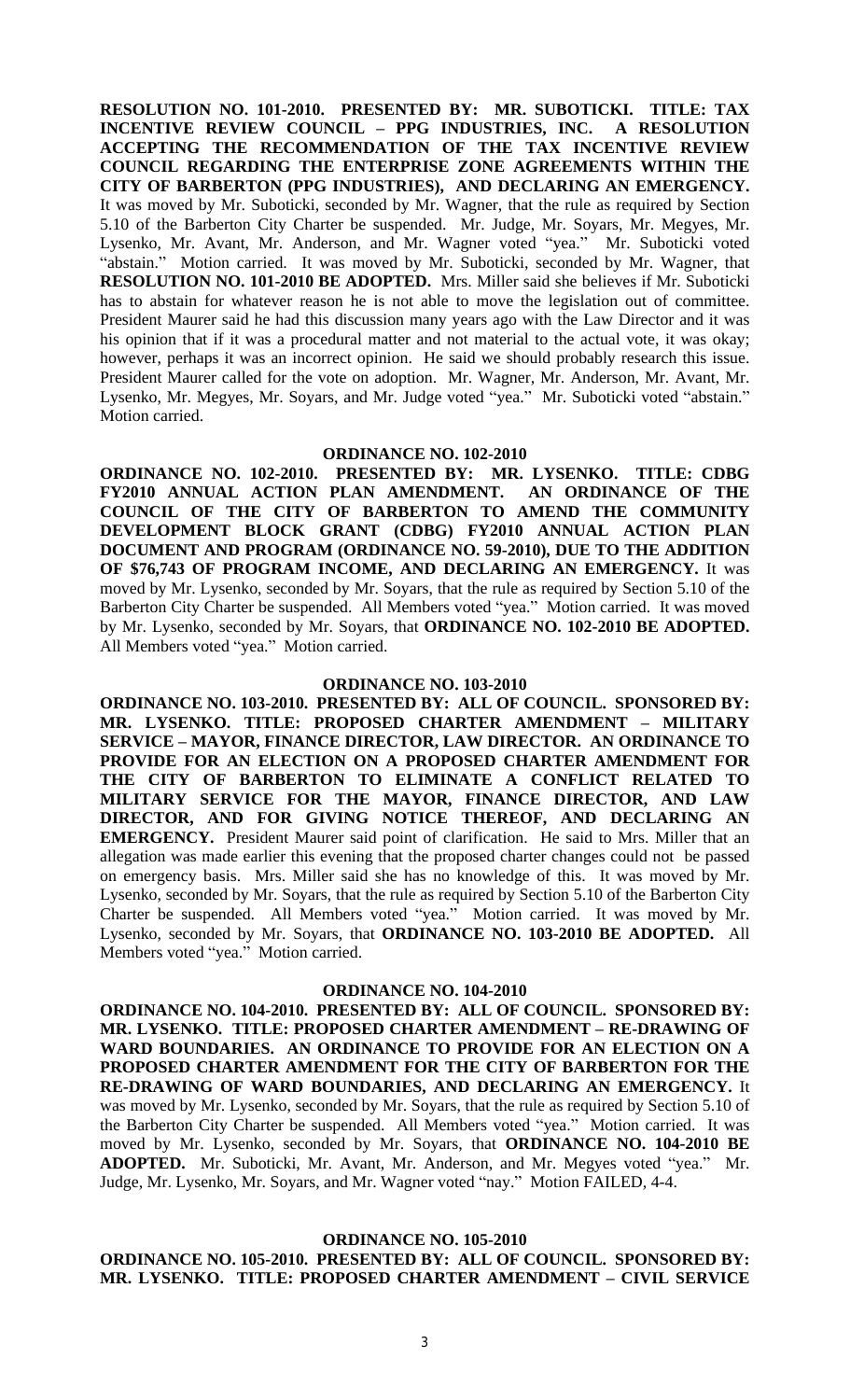**COMMISSION. AN ORDINANCE TO PROVIDE FOR AN ELECTION ON A PROPOSED CHARTER AMENDMENT FOR THE CITY OF BARBERTON TO FORMALLY PROVIDE THE CIVIL SERVICE COMMISSION WITH THE POWERS RELATED TO THE "HOME RULE" PROVISION OF THE OHIO CONSTITUTION, AND FOR GIVING NOTICE THEREOF, AND DECLARING AN EMERGENCY.** It was moved by Mr. Lysenko, seconded by Mr. Soyars, that the rule as required by Section 5.10 of the Barberton City Charter be suspended. All Members voted "yea." It was moved by Mr. Lysenko, seconded by Mr. Soyars, that **ORDINANCE NO. 105-2010 BE ADOPTED.** Mr. Avant voted "yea." Mr. Soyars, Mr. Megyes, Mr. Lysenko, Mr. Wagner, Mr. Judge, Mr. Anderson, and Mr. Suboticki voted "nay." Motion FAILED, 1-7.

#### **ORDINANCE NO. 106-2010**

**ORDINANCE NO. 106-2010. PRESENTED BY: ALL OF COUNCIL. SPONSORED BY: MR. LYSENKO. TITLE: PROPOSED CHARTER AMENDMENT – INITIATIVE AND REFERENDUM. AN ORDINANCE TO PROVIDE FOR AN ELECTION ON A PROPOSED CHARTER AMENDMENT FOR THE CITY OF BARBERTON TO AMEND THE INITIATIVE AND REFERENDUM SECTIONS TO COMPLY WITH STATE LAW, AND FOR GIVING NOTICE THEREOF, AND DECLARING AN EMERGENCY.** It was moved by Mr. Lysenko, seconded by Mr. Soyars, that the rule as required by Section 5.10 of the Barberton City Charter be suspended. Mr. Anderson, Mr. Avant, Mr. Suboticki, Mr. Judge, Mr. Megyes, Mr. Soyars, and Mr. Lysenko voted "yea." Mr. Wagner voted "nay." Motion carried. It was moved by Mr. Lysenko, seconded by Mr. Soyars, that **ORDINANCE NO. 106-2010 BE ADOPTED.** Mr. Lysenko, Mr. Soyars, Mr. Megyes, Mr. Judge, Mr. Suboticki, Mr. Avant, and Mr. Anderson voted "yea." Mr. Wagner voted "nay." Motion carried, 7-1.

### **ORDINANCE NO. 107-2010**

**ORDINANCE NO. 107-2010. PRESENTED BY: MR. AVANT. TITLE: AUTHORIZE PAYMENT – COURTS – PITNEY BOWES. AN ORDINANCE AUTHORIZING THE DIRECTOR OF FINANCE TO PAY AN INVOICE TO PITNEY BOWES, IN THE AMOUNT OF \$4,906.76, FOR POSTAGE USED IN THE CLERK OF COURT'S OFFICE, AND DECLARING AN EMERGENCY.** It was moved by Mr. Avant, seconded by Mr. Soyars, that the rule as required by Section 5.10 of the Barberton City Charter be suspended. All Members voted "yea." Motion carried. It was moved by Mr. Avant, seconded by Mr. Soyars, that **ORDINANCE NO. 107-2010 BE ADOPTED.** All Members voted "yea." Motion carried.

## **ORDINANCE NO. 108-2010**

**ORDINANCE NO. 108-2010. PRESENTED BY: MR. AVANT. TITLE: APPROPRIATION – STREET IMPROVEMENTS – 3 RD STREET, SE. AN ORDINANCE APPROPRIATING \$24,675 FROM THE UNAPPROPRIATED ITEM OF THE INFRASTRUCTURE IMPROVEMENT RESERVE FUND TO THE INFRASTRUCTURE IMPROVEMENT RESERVE FUND CAPITAL BUDGET, FOR FULL IMPROVEMENTS OF A CERTAIN SECTION OF 3 RD STREET, SE, AND DECLARING AN EMERGENCY.** It was moved by Mr. Avant, seconded by Mr. Judge, that the rule as required by Section 5.10 of the Barberton City Charter be suspended. All Members voted "yea." Motion carried. It was moved by Mr. Avant, seconded by Mr. Judge, that **ORDINANCE NO. 108-2010 BE ADOPTED.** All Members voted "yea." Motion carried.

President Maurer said there were two ordinances that were not included on the agenda. He said one is regarding a contract with Kenmore Construction to replace our waterline. He said it passed in the Utilities Committee and in the Finance Committee. He said all the rules were properly suspended.

#### **ORDINANCE NO. 109-2010**

**ORDINANCE NO. 109-2010. PRESENTED BY: MR. MEGYES. TITLE: ENTER INTO CONTRACT – KENMORE CONSTRUCTION – SUMMIT ROAD WATER MAIN REPLACEMENT PROJECT. AN ORDINANCE AUTHORIZING THE DIRECTOR OF PUBLIC SERVICE TO ENTER INTO CONTRACT WITH KENMORE CONSTRUCTION COMPANY, THE LOWEST AND/OR BEST BIDDER, IN THE AMOUNT OF \$1,571,687, FOR THE SUMMIT ROAD WATER MAIN REPLACEMENT PROJECT, AND DECLARING AN EMERGENCY.** It was moved by Mr. Megyes, seconded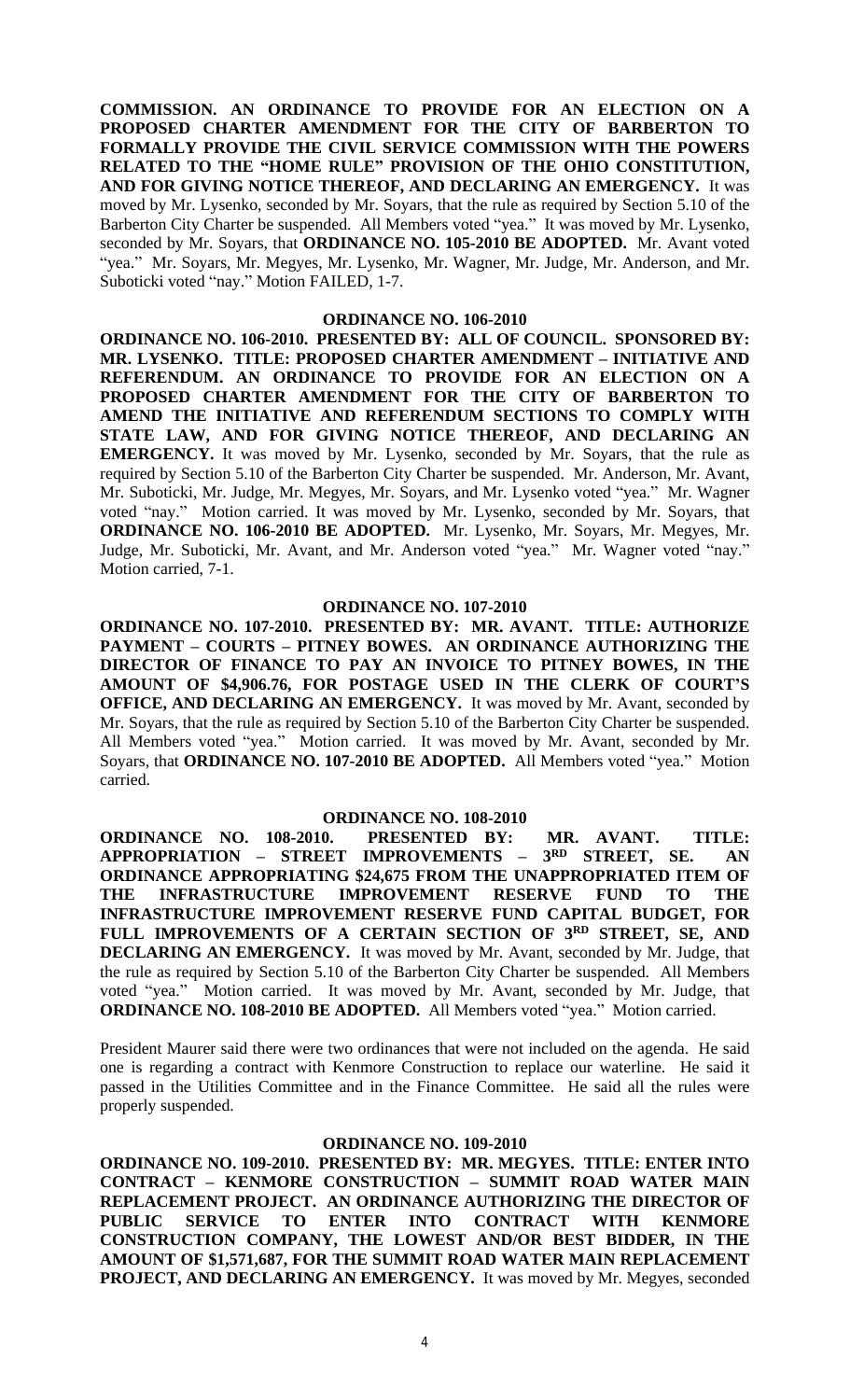by Mr. Lysenko, that the rule as required by Section 5.10 of the Barberton City Charter be suspended. All Members voted "yea." Motion carried. It was moved by Mr. Megyes, seconded by Mr. Lysenko, that **ORDINANCE NO. 109-2010 BE ADOPTED.** Mayor Genet said he would like to thank City Council and Mr. Megyes for moving this forward. He said this has been something we have been working on for quite a while. He said the bids were not open until late last week. He said he would like to point out that this is under budget by more than three hundred thousand dollars. President Maurer called for the vote on adoption. All Members voted "yea." Motion carried

President Maurer said the last order on the Agenda under First Readings is a request by the Mayor for a reconsideration of the conflict of interest proposed charter amendment. He said Mr. Harnden spoke earlier about this subject. He said there are some varying opinions on this, but the Mayor and Law Director are in support of this charter amendment. He said it did not make it out of committee and he feels there is enough merit to review it. He requested a motion by three Members of Council to bring it out of committee and put it on the floor. It was moved by Mr. Avant to invoke Council Rule 402 to bring it out of committee, and seconded by Mr. Anderson and Mr. Suboticki. Mr. Avant said it is an emergency because time is of the essence in order to be turned into the Board of Elections by August 3. President Maurer said we have the three Members of Council to bring this issue, Ordinance No. 110-2010, out of committee and to the floor. President Maurer called for the vote. Mr. Wagner, Mr. Megyes, Mr. Avant, Mr. Judge, Mr. Anderson, Mr. Suboticki, and Mr. Soyars voted "yea." Mr. Lysenko voted "nay." Motion carried.

## **ORDINANCE NO. 110-2010**

**ORDINANCE NO. 110-2010. PRESENTED BY: ALL OF COUNCIL. SPONSORED BY: MR. LYSENKO. TITLE: PROPOSED CHARTER AMENDMENT – INITIATIVE AND REFERENDUM. AN ORDINANCE TO PROVIDE FOR AN ELECTION ON A PROPOSED CHARTER AMENDMENT FOR THE CITY OF BARBERTON TO AMEND THE INITIATIVE AND REFERENDUM SECTIONS TO COMPLY WITH STATE LAW, AND FOR GIVING NOTICE THEREOF, AND DECLARING AN EMERGENCY.** It was moved by Mr. Avant, seconded by Mr. Anderson, that the rule as required by Section 5.10 of the Barberton City Charter be suspended. Mr. Suboticki, Mr. Anderson, Mr. Avant, Mr. Megyes, and Mr. Wagner voted "yea." Mr. Soyars, Mr. Lysenko, and Mr. Judge voted "nay." The Clerk said the vote was 5-3, so the President was called upon to vote. President Maurer voted "yea." Motion carried, 6-3. It was moved by Mr. Avant, seconded by Mr. Anderson, that **ORDINANCE NO. 110-2010 BE ADOPTED.** Mayor Genet said this recommendation came from the Charter Review Commission. He said it was nothing he proposed as many have insinuated. He said he talked to our Law Director about this and he highly respects Mr. Harnden's opinion in regard to this "conflict of interest." He said it is paralleled to the referendum/initiative petition charter changes too. He said with the language in our charter, we can not go to Columbus to get an opinion on anything. He said we tried to do that last year with the initiative petition issue that was before us. He said by following Ohio Revised Code, it gives the City the ability to go to Columbus to be able to get an opinion as Mr. Harnden had indicated earlier. He said he hopes Council will support this, or at least get it on the ballot to let the electors of the City have an opportunity to vote on it. President Maurer said we do not have a lot of money to go to outside counsel and any time we can get assistance from Columbus, two heads are often better than one. He said after reviewing the situation himself, he thinks it is a good idea to at least get it on the ballot. President Maurer called for the vote on adoption. Mr. Wagner, Mr. Megyes, Mr. Avant, Mr. Anderson, Mr. Suboticki voted "yea." Mr. Judge, Mr. Lysenko, and Mr. Soyars voted "nay." The Clerk said the vote is 5-3, so the President was called upon to vote. President Maurer voted "yea." Motion carried, 6-3.

#### **SECOND READING OF ORDINANCES AND RESOLUTIONS**

None.

## **THIRD READING OF ORDINANCES AND RESOLUTIONS**

None.

None.

## **APPOINTMENTS**

## **MISCELLANEOUS AND UNFINISHED BUSINESS**